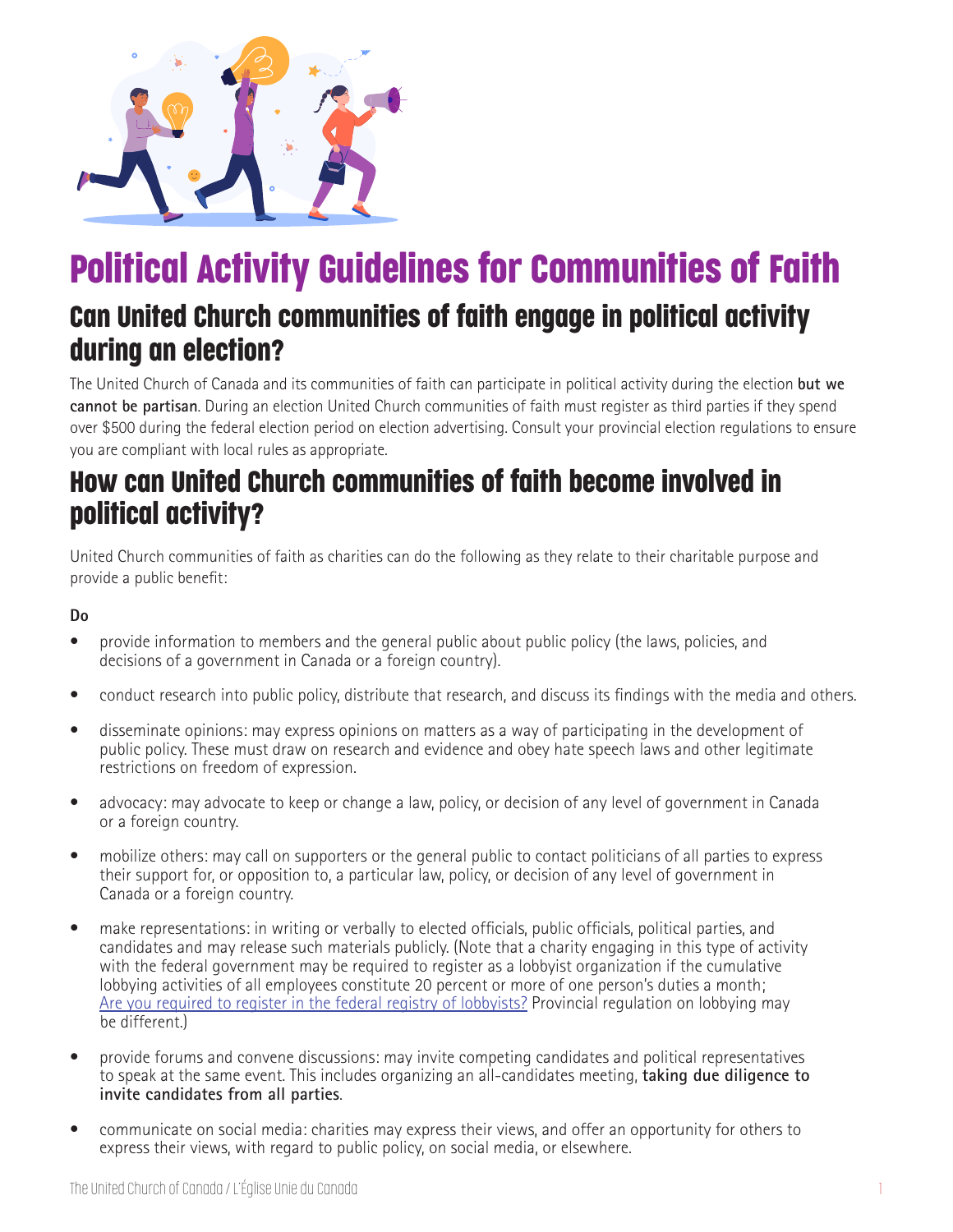## United Church communities of faith as charities cannot engage in partisan activity.

#### **Don't**

- promote or oppose a political party, candidate, or party leader, including through social media campaigns, get-out the-vote activities, reaching electors by telephone, or participating in door-to-door canvassing to promote a party.
- promote or oppose a political party, candidate, or party leader by naming a political party or person, using the party's logo, or showing a photograph of the candidate.
- engage in social media campaigns that encourage voters to engage in strategic voting in electoral districts with close races.
- indirectly refer to a party or person—for example, by using a social media post to encourage voters to vote strategically in your district—because this can be seen as partisan.
- make a donation to a political party or candidate's election campaign.
- buy tickets to a political party's fundraiser.
- allow or assign paid staff or volunteers to work for a candidate's election campaign.
- send your volunteers, paid staff, or board members to accompany a candidate in a door-to-door campaign. **NB: It's OK for these people to be involved in a campaign on their personal time! They just can't be acting as representatives of your community.**
- invite only one candidate to speak to your community without giving all candidates an equal opportunity to present their views and answer questions.
- allow a political party to use your premises for free.

Important Note on Social Media



A charity that provides a platform for the public to comment on and discuss issues (for example, a website or blog) must monitor these platforms and remove messages that support or oppose a political party or candidate for public office. We strongly recommend adding a notice to your social media platforms saying that messages that support or oppose a political party or candidate will be removed.

#### Please continue to page 3 of this document if you are preparing for a federal election period. >>